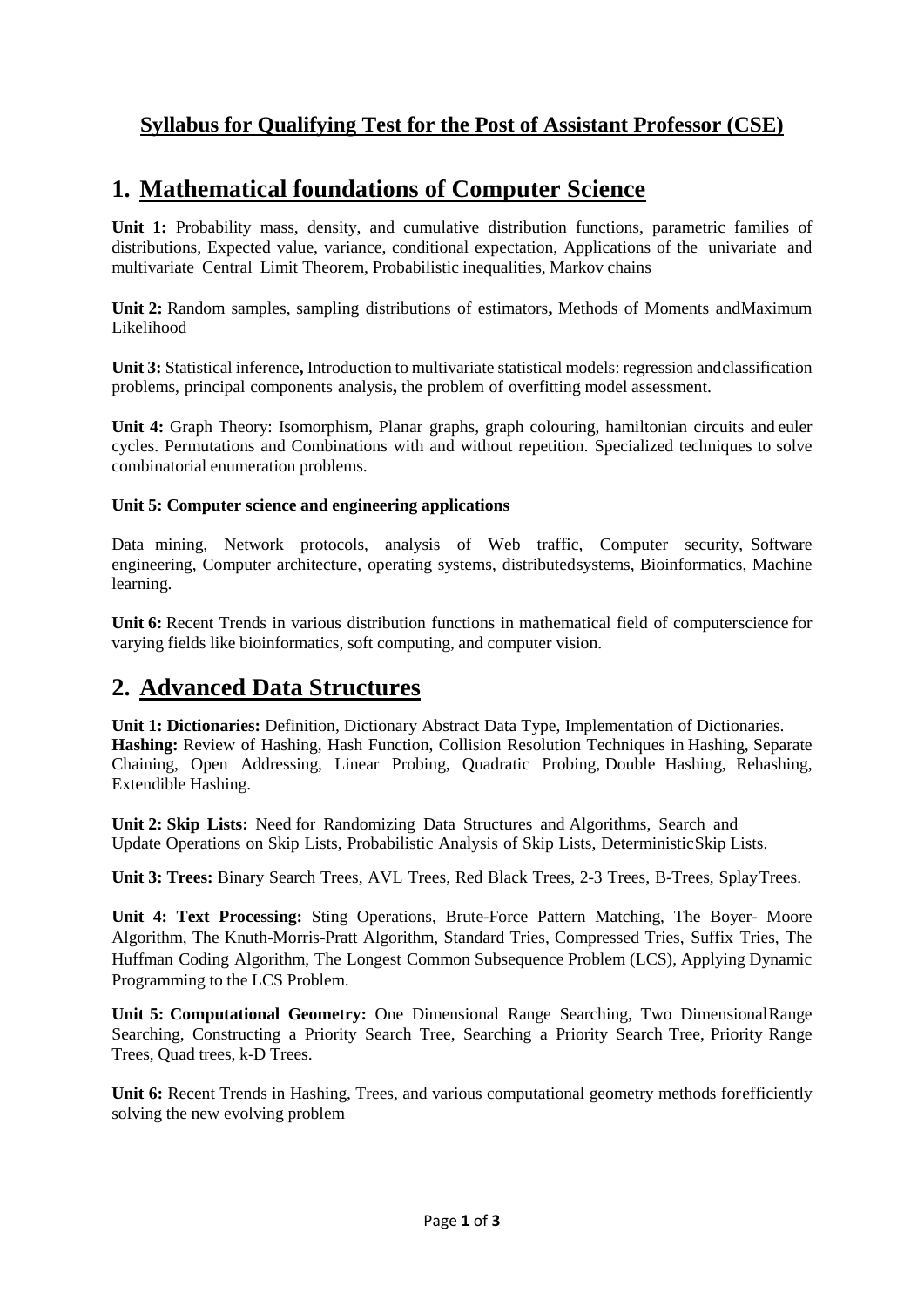# **3. Advanced Algorithms**

## **Unit1:**

**Sorting:** Review of various sorting algorithms, topological sorting

**Graph:** Definitions and Elementary Algorithms: Shortest path by BFS, shortest path in edge-weighted case (Dijkstra's), depth-first search and computation of strongly connected components, emphasis on correctness proof of the algorithm and time/space analysis, example of amortized analysis.

## **Unit2:**

**Matroids:** Introduction to greedy paradigm, algorithm to compute a maximum weight maximal independent set. Application to MST.

**Graph Matching:** Algorithm to compute maximum matching. Characterization of maximum matching by augmenting paths, Edmond's Blossom algorithm to compute augmenting path.

#### **Unit 3:**

**Flow-Networks:** Maxflow-mincut theorem, Ford-Fulkerson Method to compute maximum flow, Edmond-Karp maximum-flow algorithm.

**Matrix Computations:** Strassen's algorithm and introduction to divide andconquer paradigm, inverse of a triangular matrix, relation between the time complexities of basic matrix operations, LUPdecomposition.

#### **Unit 4**

**Shortest Path in Graphs:** Floyd-Warshall algorithm and introduction to dynamic programming paradigm. More examples of dynamic programming.

**Modulo Representation of integers/polynomials:** Chinese Remainder Theorem, Conversion between base-representation and modulo-representation. Extension to polynomials. Application: Interpolation problem.

**Discrete Fourier Transform (DFT):** In complex field, DFT in modulo ring. Fast Fourier Transform algorithm. Schonhage-Strassen Integer Multiplication algorithm

#### **Unit 5**

**Linear Programming:** Geometry of the feasibility region and Simplex algorithm **NP-completeness:** Examples, proof of NP-hardness and NP-completeness.

Approximation algorithms, Randomized Algorithms, Interior Point Method,Advanced Number Theoretic Algorithm

**Unit 6:** Recent Trends in problem solving paradigms using recent searching and sorting techniques by applying recently proposed data structures.

# **4. Soft Computing**

#### **Unit 1**

**INTRODUCTION TO SOFT COMPUTING AND NEURAL NETWORKS:** Evolution of Computing: Soft Computing Constituents, From Conventional AI to ComputationalIntelligence: Machine Learning Basics

## **Unit 2**

**FUZZY LOGIC:** Fuzzy Sets, Operations on Fuzzy Sets, Fuzzy Relations, Membership Functions: Fuzzy Rules and Fuzzy Reasoning, Fuzzy Inference Systems, FuzzyExpert Systems, Fuzzy Decision Making.